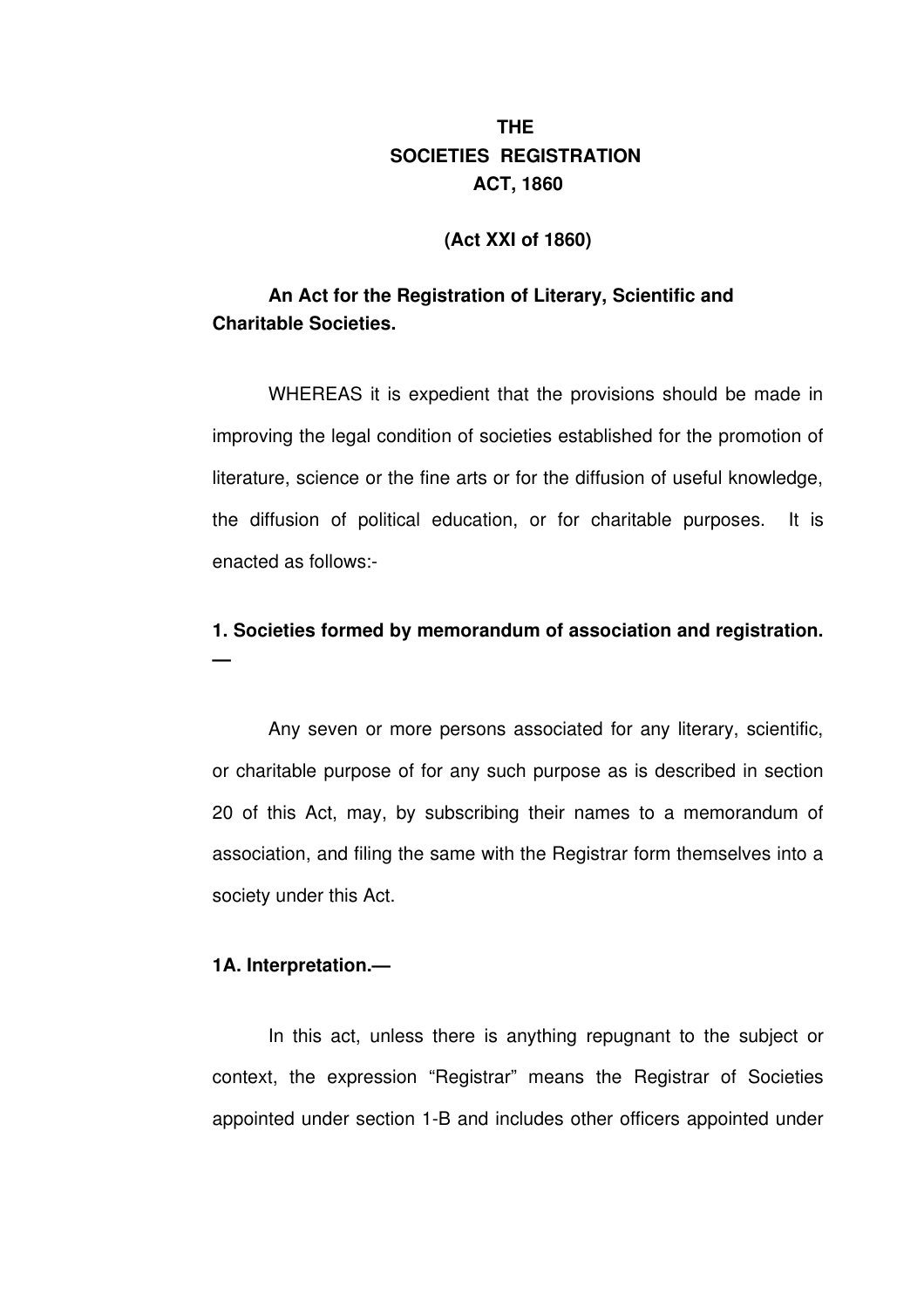the said section to exercise the powers and to perform the duties and functions of the said Registrar of Societies.

#### **1B. Registrar of Societies and Assistant Registrars.—**

(1) The State Government may, by notification in the *Official Gazette,* appoint a person to be called the Registrar of Societies who shall exercise such powers and shall perform such duties and functions as are conferred by or under the provisions of this Act and shall, subject to such general or special orders as the State Government may make, superintend and administration and carry out the provisions of this Act throughout the State of Maharashtra.

(2) The State Government may also by like notification appoint persons to be called "Assistant Registrar of Societies" for such areas as may be specified in the notification and empowers them to exercise powers and to perform duties and functions under all or such provisions of this Act as may be specified in the notification.

# **2. Memorandum of association:**

The memorandum of association shall contain the following things (that is to say)—

the name of the society;

the object of the society;

the names, addresses and occupation of the governors, councils, directors, committee or other governing body to whom, by the rules of the society, the management of its affairs is entrusted.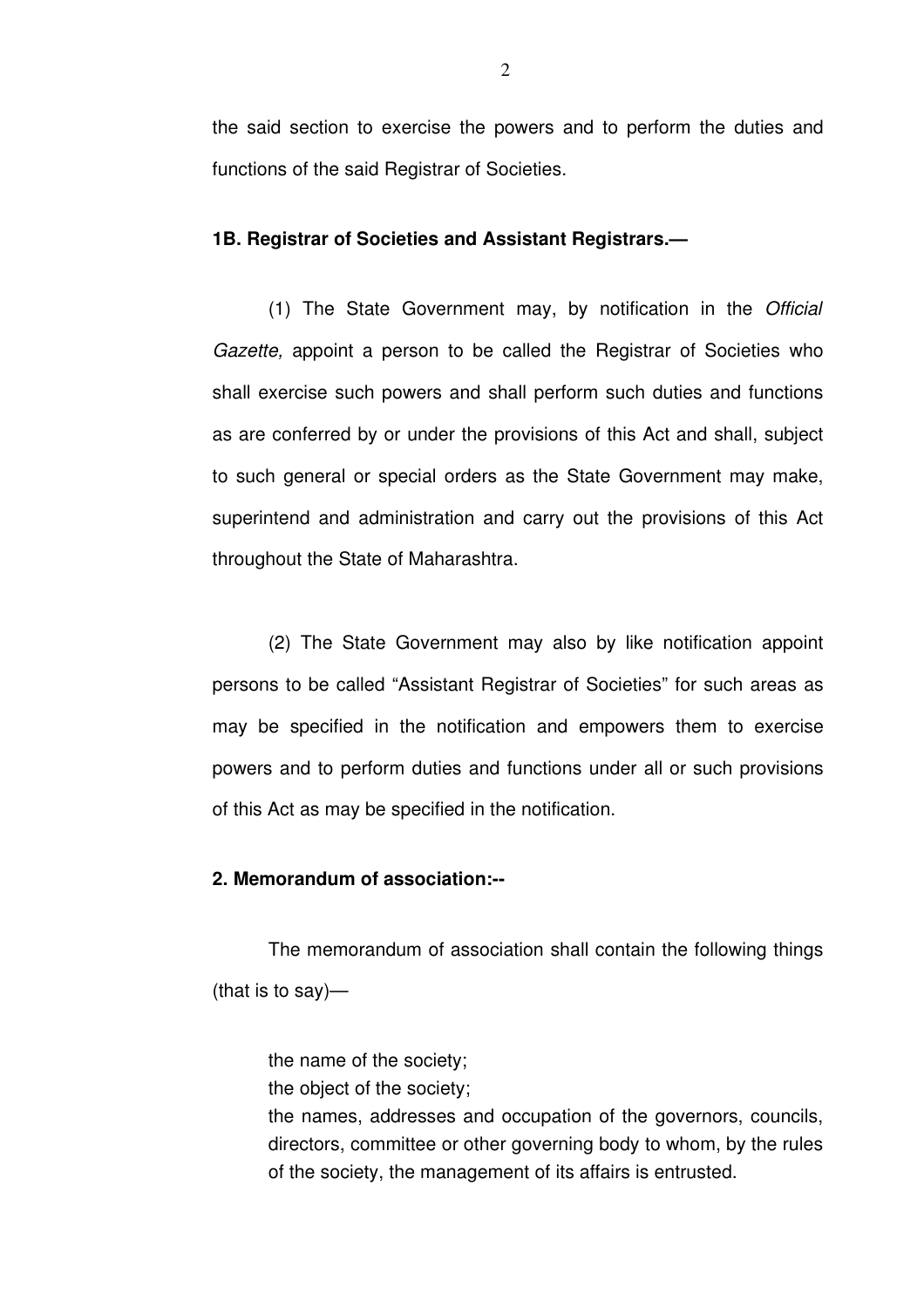A copy of the rules and regulations of the society, certified to be a correct copy by not less than three of the members of the governing body, shall be filed with the memorandum of association.

#### **3. Registration Fees :**

Upon such memorandum and certified copy being filed, the Registrar shall subject to the provisions of section 3A, certify under his hand that the society is registered under this Act. There shall be paid to the Registrar for every such registration a fee of fifty rupees or such smaller fee as the State Government may, from time to time, direct; and all fees so paid shall be accounted for to the State Government.

Provided that no such fee shall be payable for the registration of a society formed with the object of running an educational institution in any area in which the Central Provinces and Berar Vidya Mandir Act, 1939, is in force, if the objects are similar to the objects of a Vidya Mandir established under Part I of that Act.

# **3A. Prohibition against registration of societies with undesirable names**

No society shall be registered by a name which in the opinion of the Registrar, is undesirable, being a name which is identical with or which in the opinion of the Registrar, so nearly resembles the name by which any other existing society has been previously registered, as to be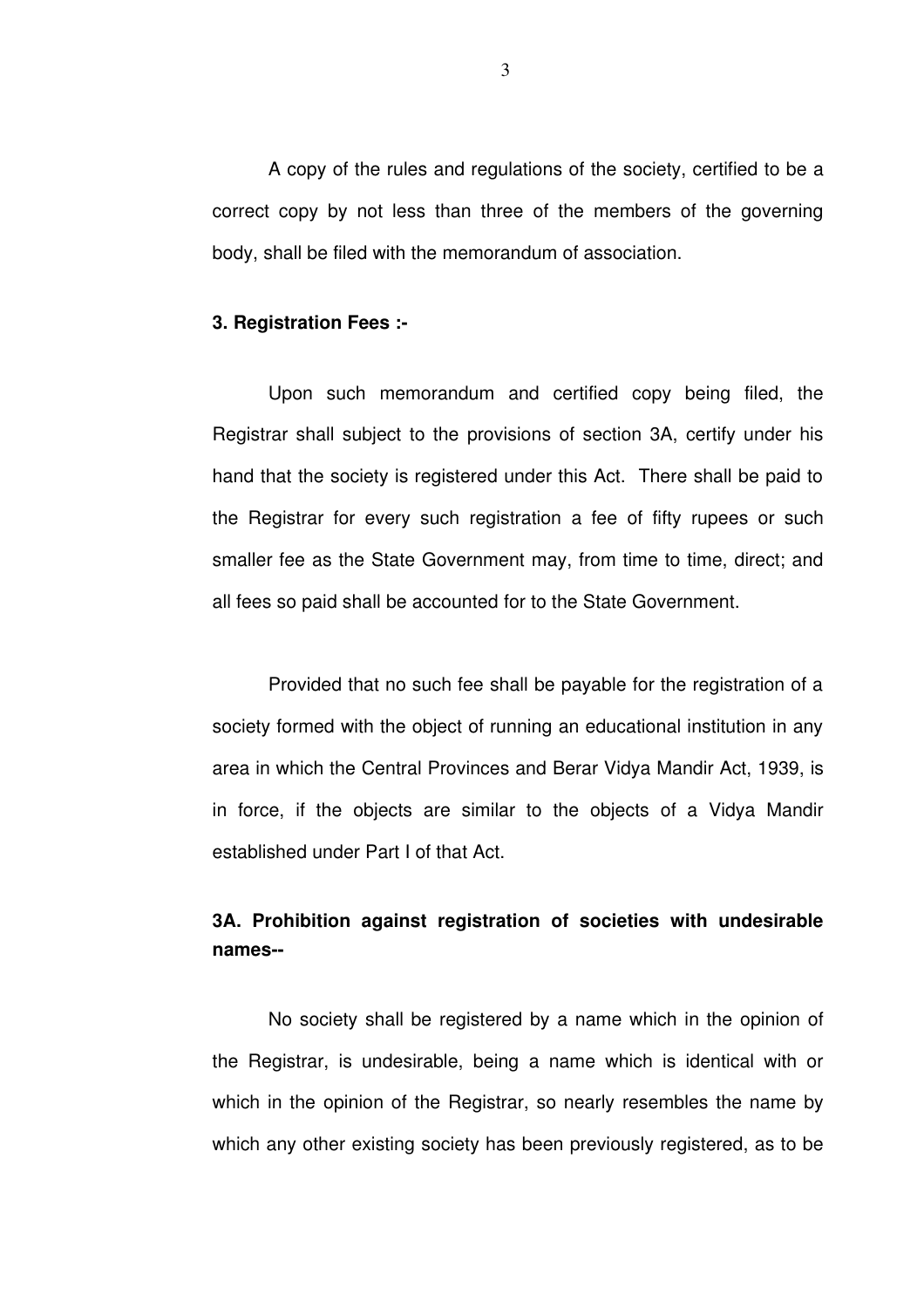likely to decide the public or members of their society, or which without the previous permission of the Government concerned, suggests or is calculated to suggest the patronage of the Government or connection with anybody constituted by that Government or any local authority, or which may subject to any rules made in, this behalf, be deemed to be undesirable by the Registrar.

#### **4. Annual list of managing body to be filled:**

Once in every year, on or before the fourteenth day succeeding the day on which, according to the rules of the society, the annual general meeting of the society is held, or, if the rules do not provide for an annual general meeting, in the month of January, a list shall be filed with the Registrar, of the names, addresses and occupations of the governors, council, directors, committee or other governing body then entrusted with the management of the affairs of the society.

# **4A. Power of Registrar to call for information or return from governing body of society and provisions relating thereto:**

(1) The Registrar may serve or cause to be served on the governing body entrusted with the management of the affairs of any society registered under this Act, a notice requiring it to furnish in such manner as may be prescribed by rules, informing or returns relating to persons employed by the society, their condition of employment (including their emoluments, any contributions, concessions or other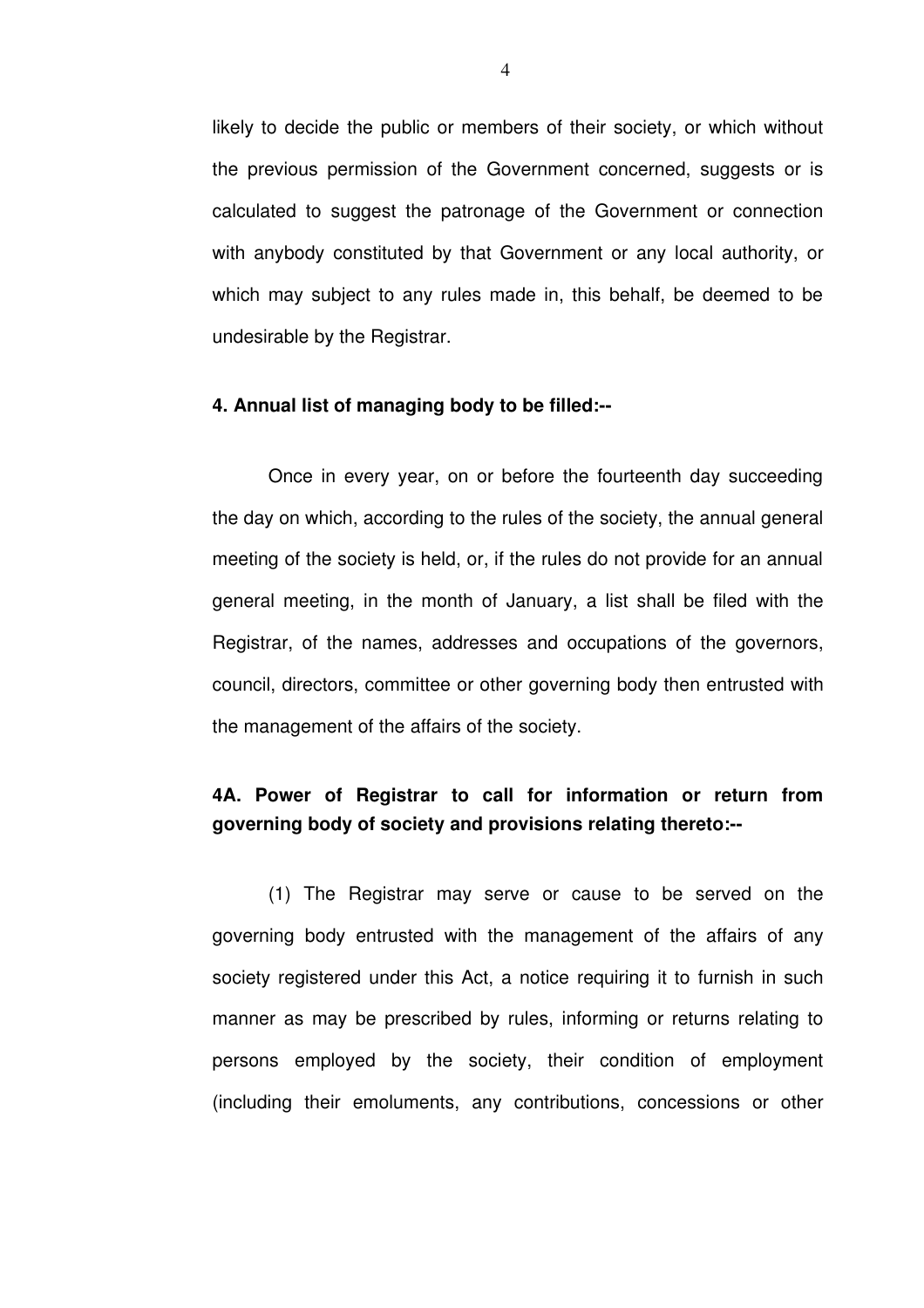benefits and amenities provided for employees) and matters relating thereto, as may be prescribed by such rules.

(2) The form in which such information or returns should be furnished, the particulars which they should contain and the intervals (if any) in which such information or returns should be furnished, shall be such as may be prescribed by rules.

 $(3)$  The notice referred to in sub-section  $(1)$  may be served by post.

(4) No information or return collected for the purposes of the section shall without the previous consent in writing of the society in relation to which the information or return was given or made, be published in such manner as would enable any particulars to be, identified as referring to a particular society.

(5) Except for the purposes of a prosecution under section 11-A or under the Indian Penal Code (XLV of 1860), no person other than the registrar or any person duly specified by him in this behalf, shall be permitted to see any information or return furnished as aforesaid.

(6) No suit or other legal proceeding shall lie against the Registrar or any person acting under the authority of the Registrar in respect of anything in good faith done or intended to be done in pursuance of this section.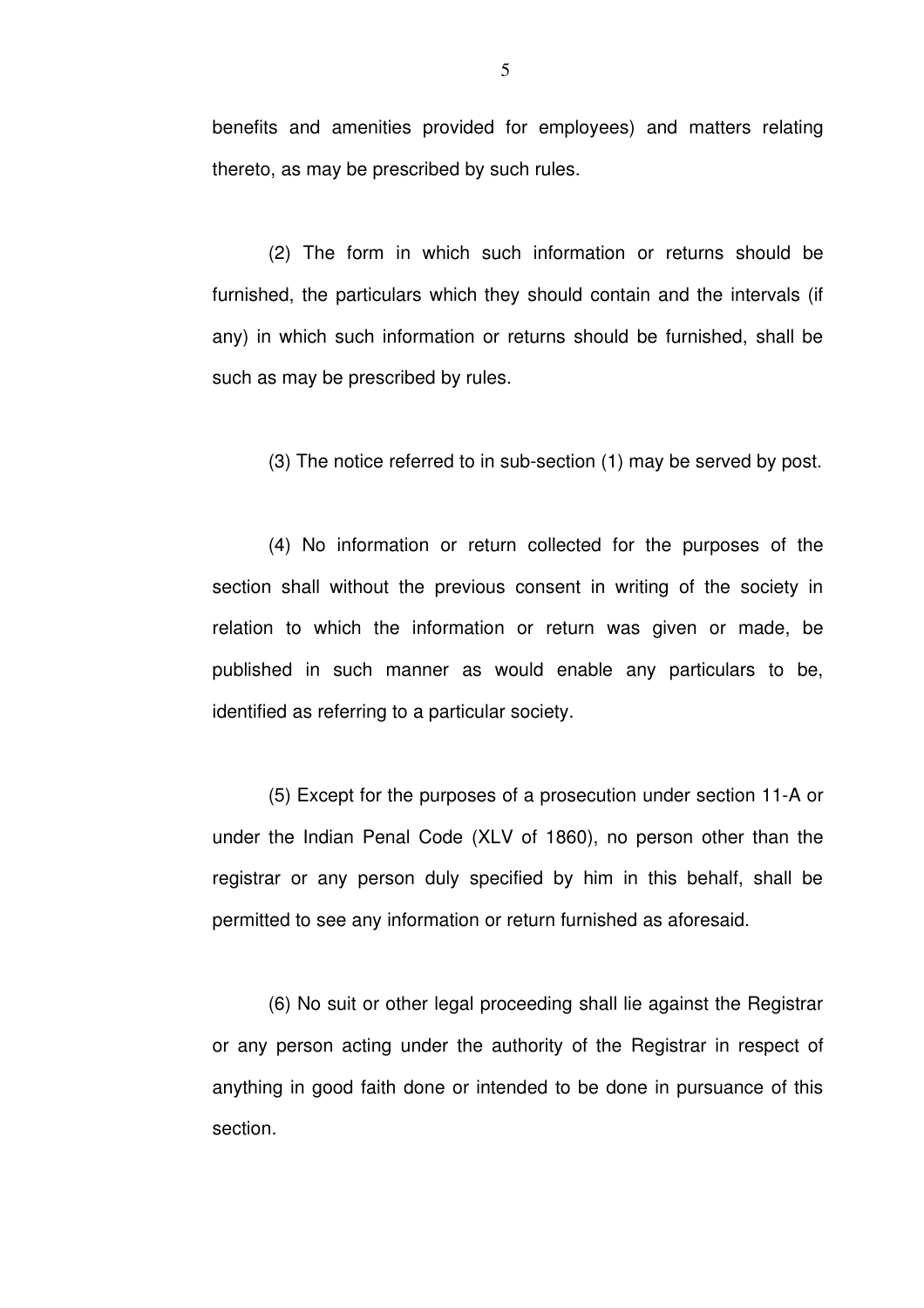## **5. Property of society how vested**

The property, movable and immovable, belonging to a society, registered under this Act, if not vested in trustees, shall be deemed to be vested, for the time being in the governing body of which society, and in all proceedings, civil and criminal, may be described as the property of the governing body of such society by their proper title.

# **6. Suits by and against societies.—**

Every society registered under this Act may sue or be sued in the name of the President, Chairman, or Principal Secretary, and, in default of such determination, in the name of such person as shall be appointed by the governing body for the occasion:

Provided that it shall be competent for any person having a claim or deemed against the society, to sue the President or Chairman, or principal secretary or the trustees thereof, if on application to the governing body some other officer or person be not nominated to be the defendant.

# **7. Suits not be abate.—**

No suit or proceeding in any Civil Court shall abate or discontinue by reason of the person, by or against whom such suit or proceedings shall have been brought or continued, dying or ceasing to fill the character in, the name whereof he shall have sued or been sued, but the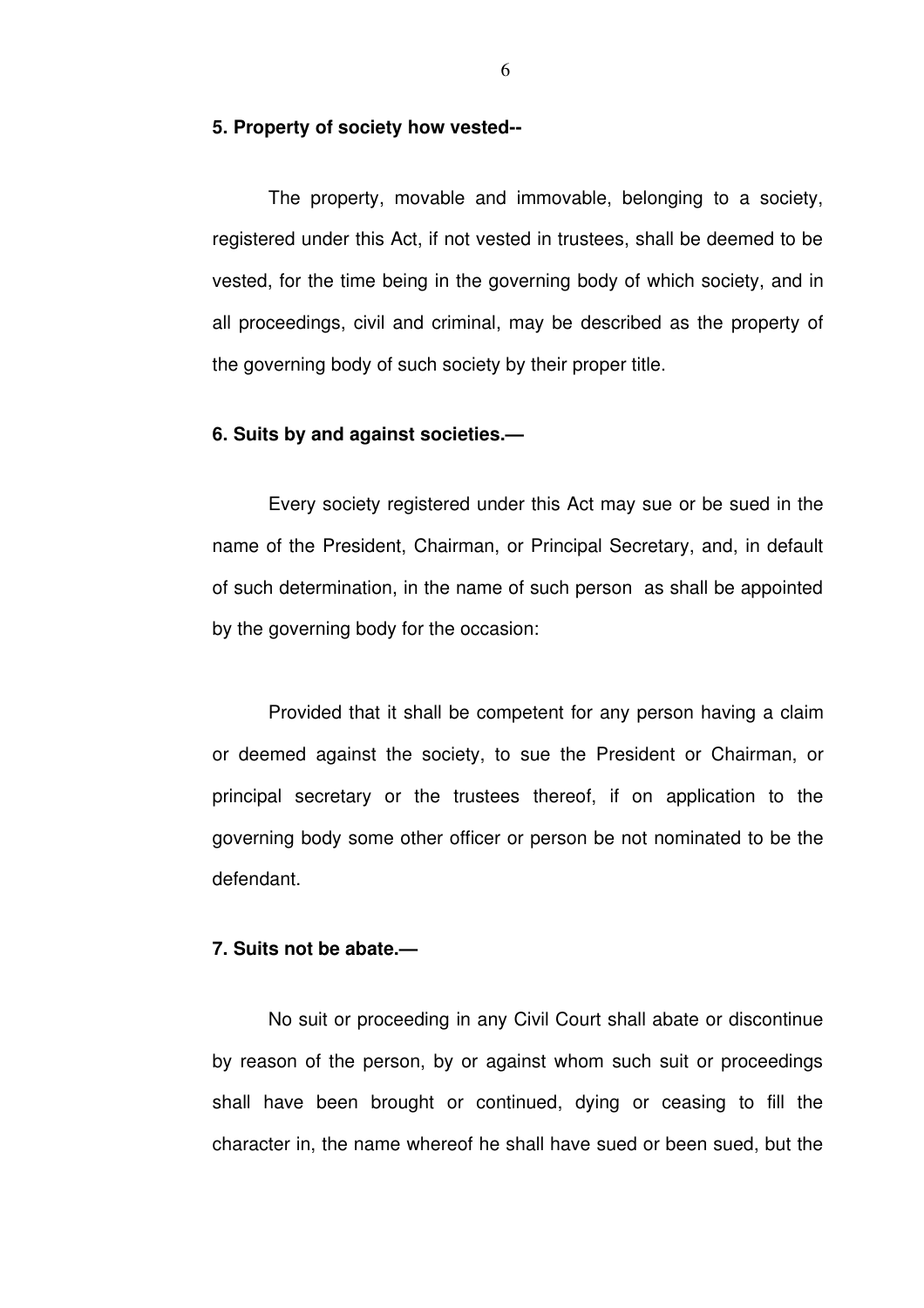same suit or proceeding shall be continued in the name of or against the successor of such person.

#### **8. Enforcement of judgment against society.—**

If a judgment shall be recovered against the person or officer named on behalf of the society, such judgment shall not put in force against the property, movable or immovable, or against the body of such person or officer but against the property of the society.

The application for execution set forth the judgment, the fact of the party against whom it shall have been recovered having sued or having been sued as the case may be, on behalf of the society only, and shall require to have the judgment enforced against the property of the society.

## **9. Recovery of penalty accruing under byelaw.—**

Whenever by any bye-law duly made in accordance with the rules and regulations of the society, or if the rules do not provide for the making of bye-laws, by any bye-law made at a general meeting of the members of the society convened for the purpose for the making of which the concurrent votes of three-fifths of the members present at such meeting shall be necessary, any pecuniary penalty is imposed for the breach of any rule or bye-law of the society, such penalty, when accrued, may be recovered in any Court having jurisdiction where the defendant shall reside, or the society shall be situate, as the governing body thereof shall deem expedient.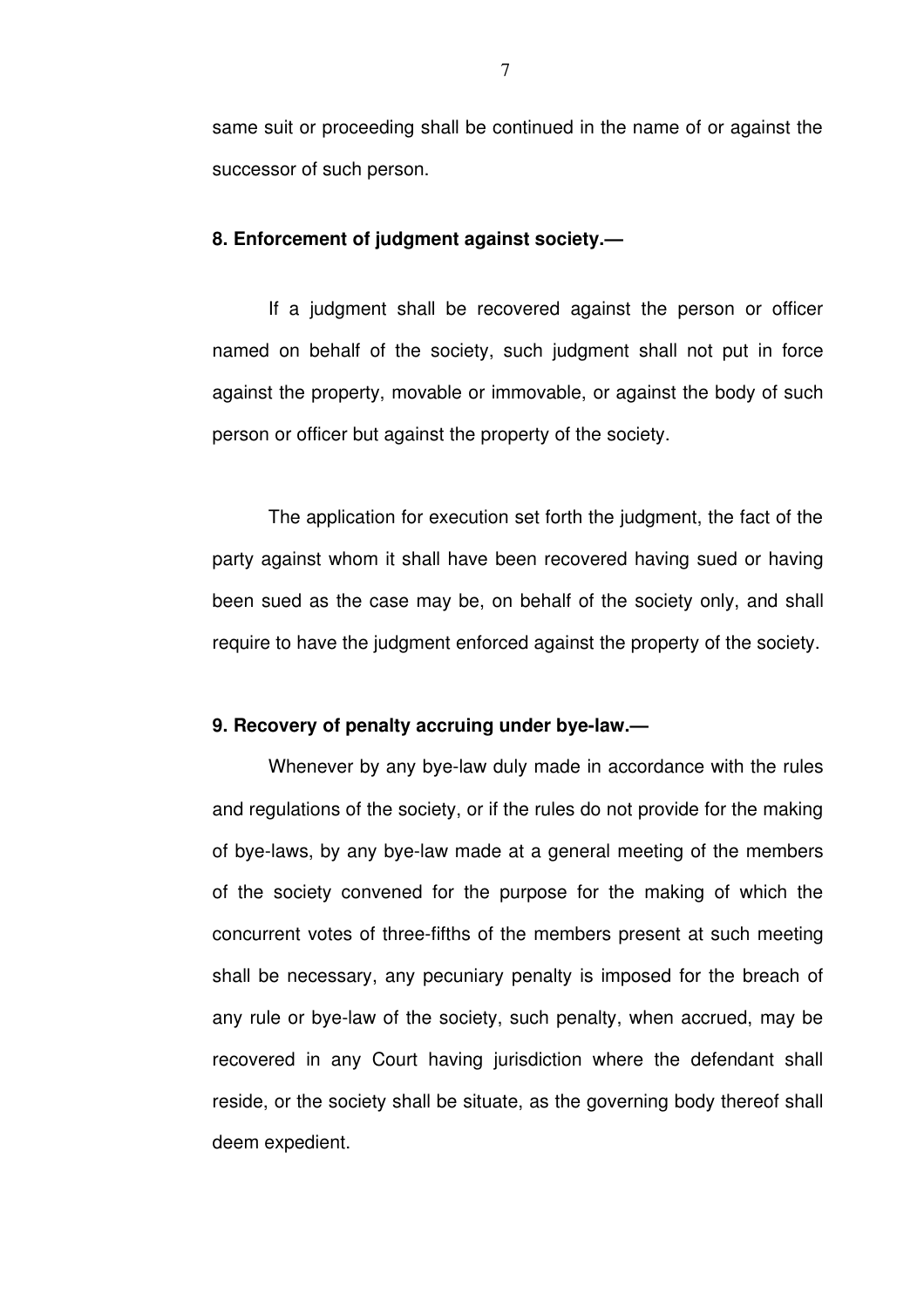#### **10. Members liable to be sued as strangers.**

Any member who may be in arrear of a subscription which, according to the rules of the society he is bound to pay, or who shall possess himself of or detain any property of the society in a manner or for a time contrary to such rules, or shall injure or destroy any property of the society, may be sued for such arrear or for the damage accruing from such detention, injury, or destruction of property in the manner hereinbefore provided.

**Recovery** by successful defendant of costs adjudged.--But if the defendant shall be successful in any suit or other proceeding brought against him at the instance of the society, and shall be adjudged to recover his costs, he may elect to proceed to recover the same from the officer in whose name the suit shall be brought, or from the society, and in the later case shall have process against the property, of the said society in the manner above described.

## **11. Members guilty of offences punishable as strangers.—**

Any members of the society who shall, purloin, or embezzle any money or other property, or willfully and maliciously destroy or injure any property of such society, or shall forge and deed, security for money, receipt, or other instrument whereby the funds of the society may be exposed to loss, shall be subject to the same prosecution, and if convicted, shall be liable to be punished in like manner, as any person not a member would be subject and liable to in respect of the like offence.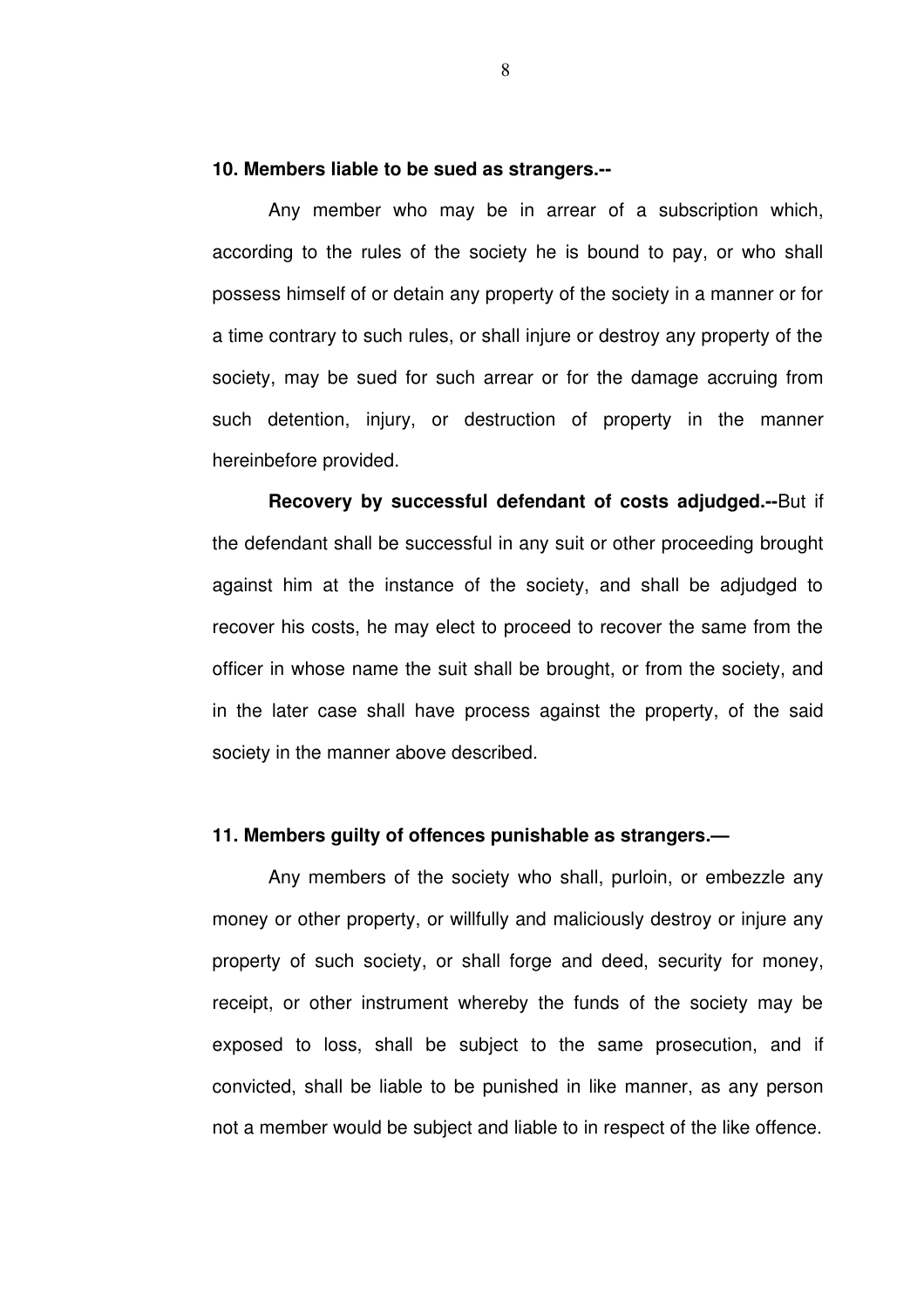# **11A. Penalty for contravening Section 4A.—**

If the governing body entrusted with the management of the affairs of society registered under this Act required to furnish any information or return :

(i) willfully refuses or without lawful excuse neglects to furnish such information or return as may be required under Section 4A; or (ii) willfully furnishes or causes to be furnished any information or return which it knows, to be false; or

(iii) refuses to answer or willfully gives a false answer to any question necessary for obtaining any information required to be furnished under Section 4A.

Such governing body, shall for each officer, on conviction, be punished with fine which may extend to fifty rupees.

#### **11B. Penalty for improper disclosure of information or return.—**

If the Registrar or any person duly authorized by him in connection with the collection of any information or returns under this Act willfully discloses any information or the contents of any return given or made under this Act otherwise than in the execution of his duties under this Act or for the purposes of the prosecution of an offence under this Act or under the Indian Penal Code he shall, on conviction, be punished for such offence with fine which may extend to two hundred rupees.

# **11C. Sanction for Prosecution.—**

No prosecution for an offence under Section 11A shall be instituted except by or with the sanction of Registrar, and no prosecution for an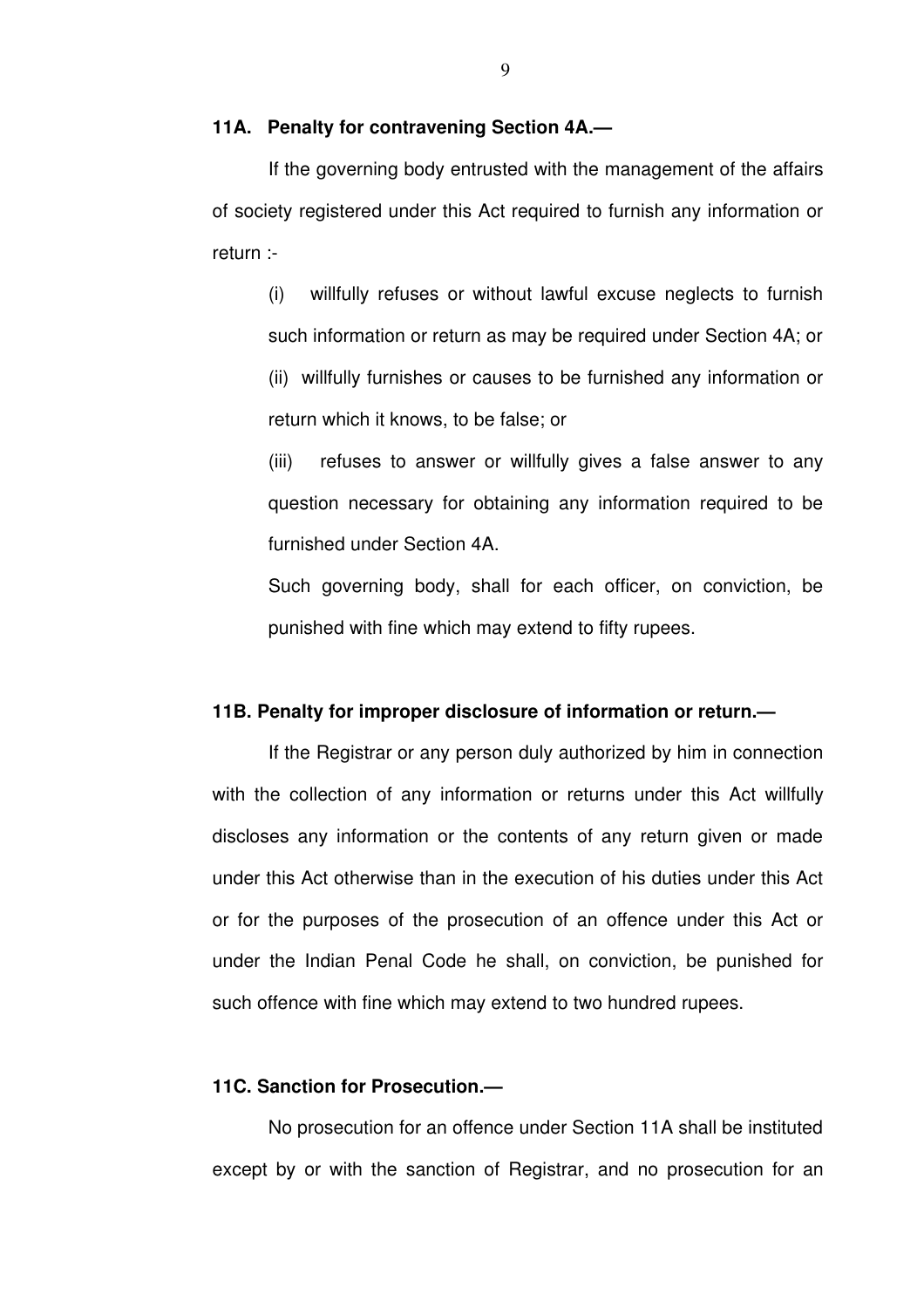offence under Section 11B shall be instituted except by or with the consent of the State Government.

## **12. Societies enable to alter, extend or abridge their purposes.**

Whenever it shall appear to the governing body of any society registered under this Act, which has been established for any particular purposes, that it is advisable to alter, extend, or abridge such purposes to or for other purposes within the meaning of this act, or to amalgamate such society either wholly or partially with any other society, or whenever the governing body of any society registered under this Act decides to change the name of the society, such governing body may submit the proposition to the members of the society in a written or printed report, and may convene a special meeting for the consideration thereof according to the regulations of the society; but no such proposition shall be carried into effect unless such report shall have been delivered or sent by post to every member of the society ten days previous to the special meeting convened by the governing body for the consideration thereof, nor unless such proposition shall have been agreed to by the votes of three-fifths of the members delivered in person or by proxy, and confirmed by the votes of three-fifths of the members present at a second special meeting convened by the governing body at an interval of one month after the former meeting.

# **12A. Registration of change of name.**

(1) Where a proposition for change of name has been agreed to and confirmed in the manner prescribed by section 12, a copy of the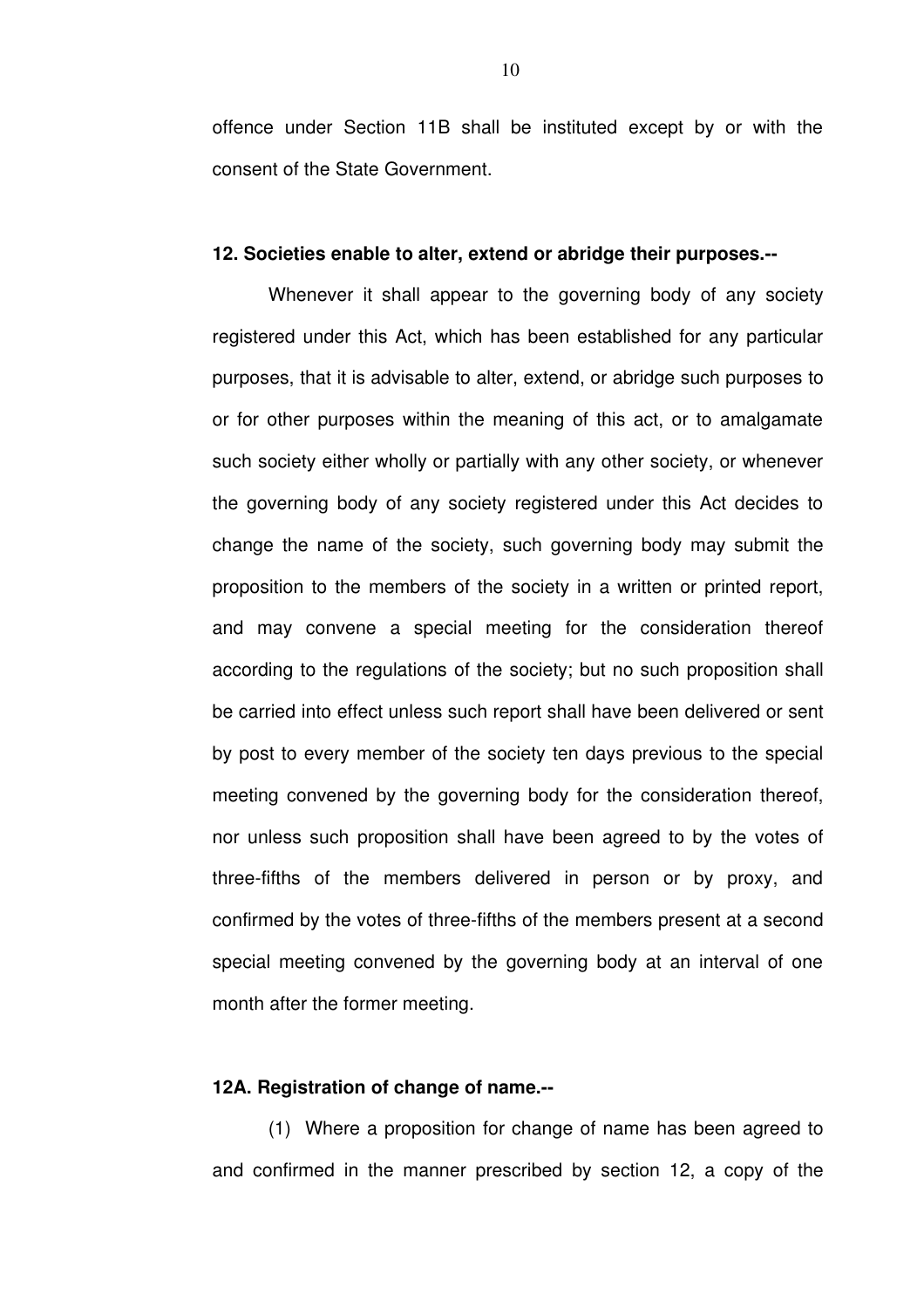proposition so agreed to and confirmed shall be forwarded to the Registrar for registering the change of name. If the proposed change in the name is in his opinion undesirable for any of the reasons mentioned in section 3A, the Registrar shall refuse to register the change of name.

 $(2)$  Save as provided in sub-section  $(1)$ , the Registrar shall, if he is satisfied that the provisions of this Act in respect of change of name have been complied with, register the change of name and issue a certificate of registration altered to meet the circumstances of the case. On the issue of such a certificate the change of name shall be complete.

(3) The Registrar shall charge for any copy of a certificate issued under sub-section (2) a fee of rupee one and all fees so paid shall be accounted for to the State Government.

(4) If through inadvertence or otherwise, a society is registered by a name, which should not have been registered due regard being had to the provisions of Section 3-A the Registrar may, after hearing the party concerned, direct the society to change the name; and society shall change its name within a period of three months from the date of the direction in accordance with the provision of this Act or such longer period as the Registrar may think fit to allow.

# **12B. Effect of change of name.**

The change in the name of a society shall not affect any rights or obligations of the society to render defective any legal proceedings by or against the society; and any legal proceeding which might have be continued or commenced by or against it by its former name may be continued or commenced by or against it by its new name.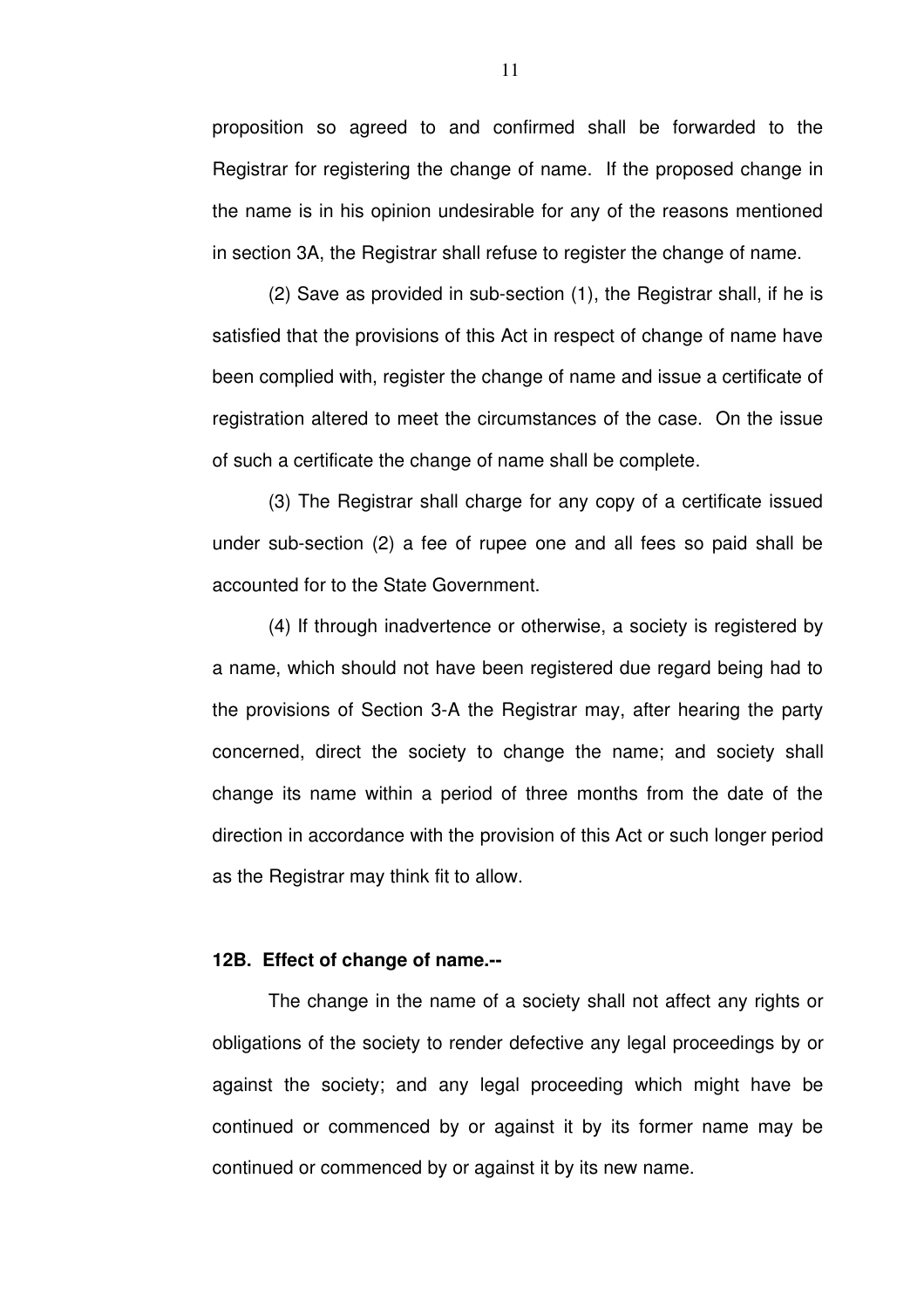**12C. Registration of change of names effected before coming into force of Bombay Act LII of 1948.**—

If any society registered under this Act has, before the date of the coming into force of the Societies Registration Bombay Amendment Act, 1948, intimated to the Registrar of Companies the change of its name and if the Registrar has recorded such change, the Registrar may, notwithstanding anything contained in this Act, on an application made by the society in this behalf and on payment of a fee as provided for in subsection (3) of section 12A, register the change of such name and issue a certificate to the society under sub-section  $(2)$  of the said section 12A. On the issue of such certificate the change shall be deemed to be complete from the date on which such change was recorded by the Registrar, notwithstanding the fact, that the society had not followed the procedure prescribed in section 12 and 12A. (Inserted by Bom. Act LIII of 1948 read with LXXVI of 1958).

#### **12D. Maintenance of accounts and their balancing and auditing.**

(1) Every governing body entrusted with the management of the affairs of a society registered under this Act not being a public trust within the meaning of the Bombay Public Trusts Act, 1950, Bom. XXIX of 1950, shall keep regular accounts.

(2) Such account shall be kept in such form as may be approved by the Registrar, and shall contain such particular may be prescribed by rules.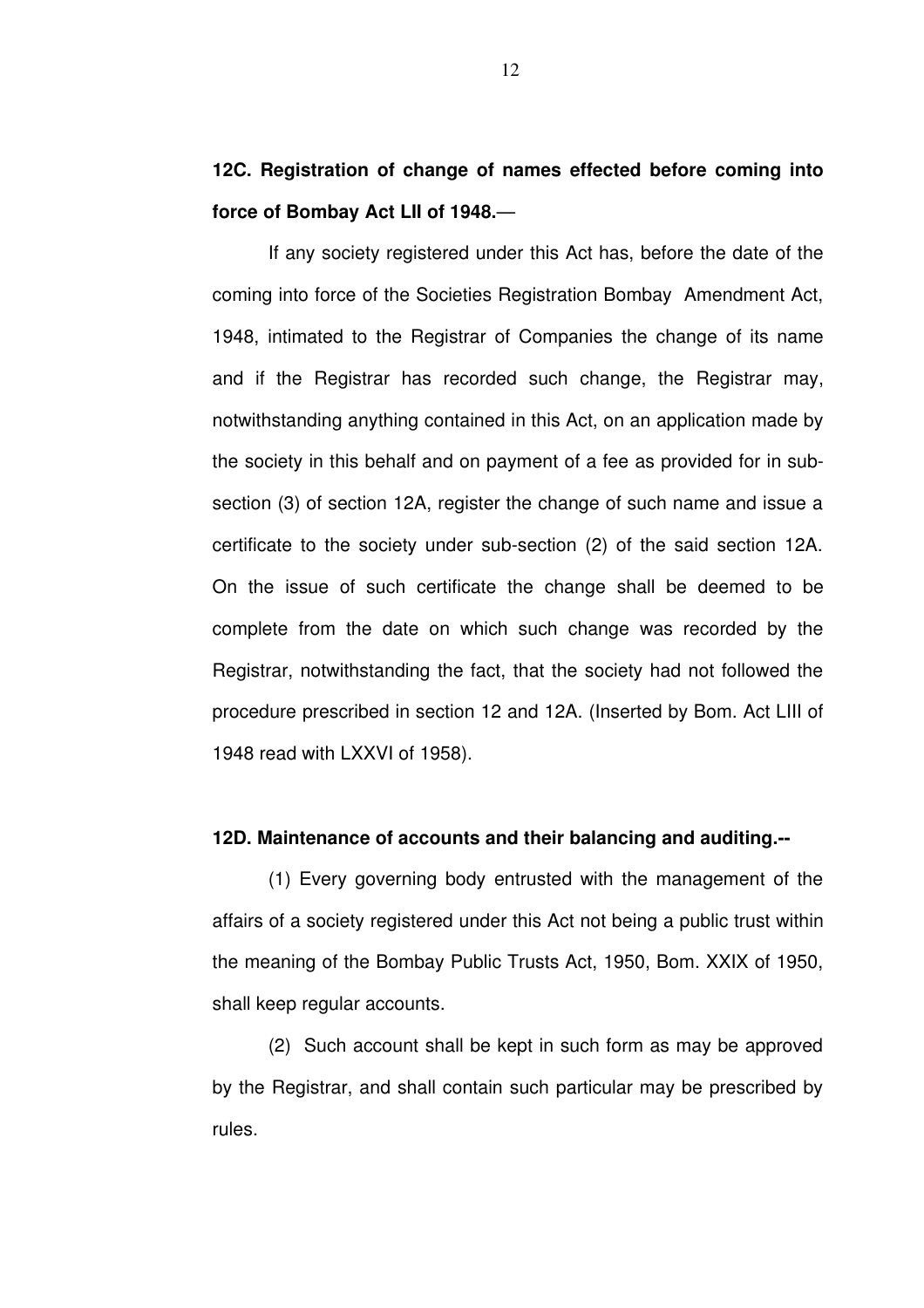(3) The accounts shall be audited annually in such manner as may be prescribed by rules and by a person who is a Chartered Accountant within the meaning of the Chartered Accountant Act, 1949, 33 of 1949, or by such other persons as may be authorised in this behalf by the State Government.

# **12E. Auditors duty to prepared balancesheet and to report irregularities etc.**

(1) It shall be duty of every auditor auditing the accounts of a society under section 12-D to prepare a balance-sheet and income and expenditure account and to forward a copy of the same to the Registrar.

(2) The auditor shall in his report specify all cases of irregular, illegal or improper expenditure, or failure or omission to recover moneys or other property belonging to the society or of loss or waste of money or other property thereof, and state whether such expenditure, failure omission, loss or waste was caused in consequence of breach of trust, or misapplication of money or other property belonging to the society or any other misconduct on the part of the governing body or any other person.

# **13. Provision for dissolution of societies and adjustment of their affairs.**

Any number not less than three-fifths of the members of any society may determine that it shall be dissolved, and thereupon it shall be dissolved forthwith or at the time then agreed upon, and all necessary steps shall be taken for the disposal and settlement of the property of society, its claims and liabilities, according to the rules of the said society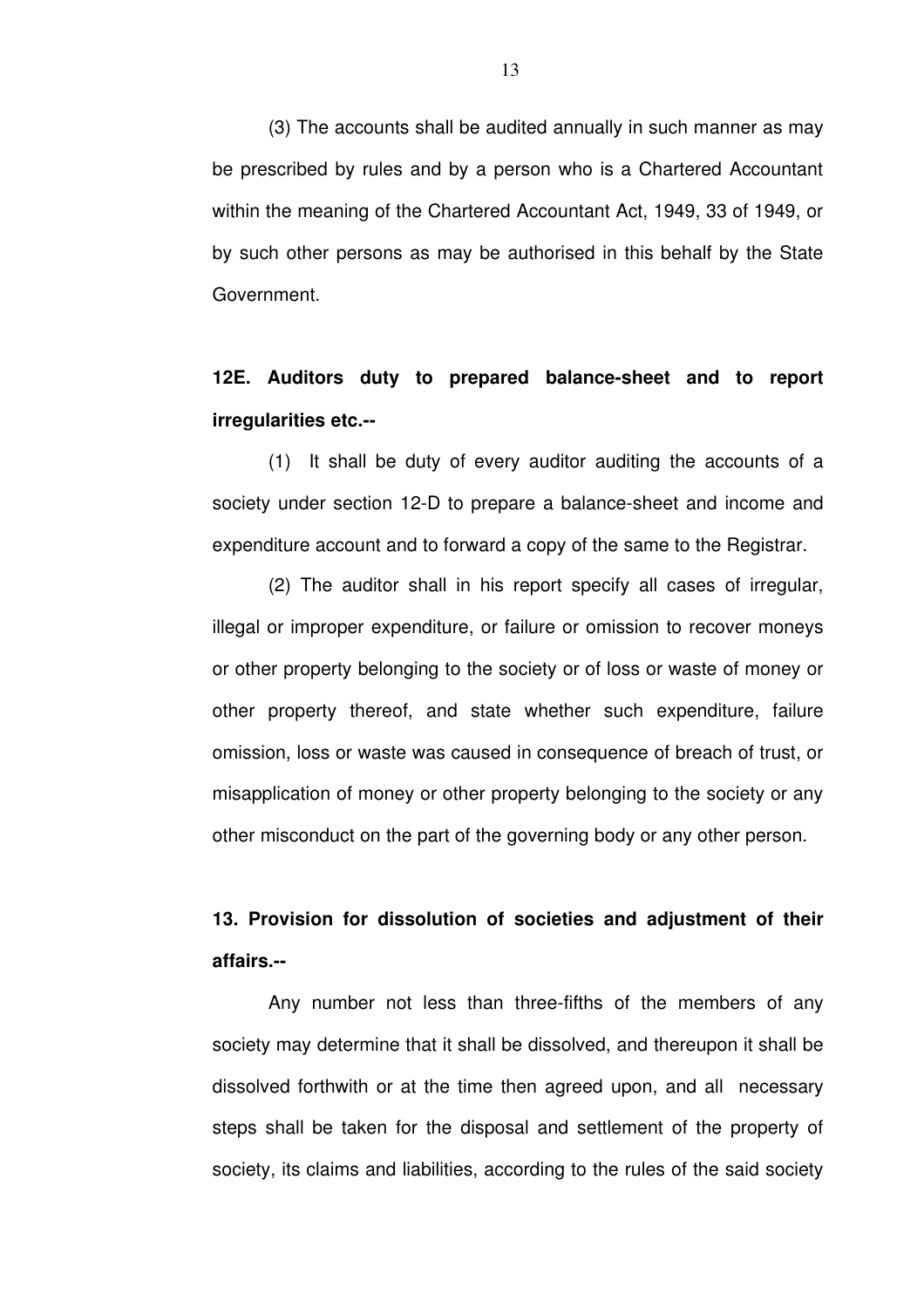applicable thereto, if any, and if not, then as the governing body shall find expedient, provided that, in the event of any dispute arising among the said governing body or the members of the society, the adjustment of its affairs shall be referred to the principal Court of original jurisdiction of the district in which the chief building of the society is situate, and the Court shall make such order in the matter as it shall deem requisite:

Provided that no society shall be dissolved unless three-fifths of the members shall have expressed a wish for such dissolution by their votes delivered in person, or by proxy, at a general meeting convened for the purpose.

Provided that, whenever any Government is a member of, or a contribution to, or otherwise interested in any society registered under this Act, such society, shall not be dissolved without the consent of the Government of the State of registration.

#### **14. Upon a dissolution, no member to receive profit.**

If upon the dissolution of any society registered under this Act, there shall remain, after the satisfaction of all its debts and liabilities, any property whatsoever, the same shall not be paid to, or distributed among the members of the society or any of them, but shall be given to some other society, to be determined by the votes of not less than three-fifths of the members present personally or by proxy at the time of dissolution, or in default thereof by such Court as aforesaid:

Provided, however, that this clause shall not apply to any society which shall have been founded or established by the contributions of share holders in the nature of Joint Stock Company.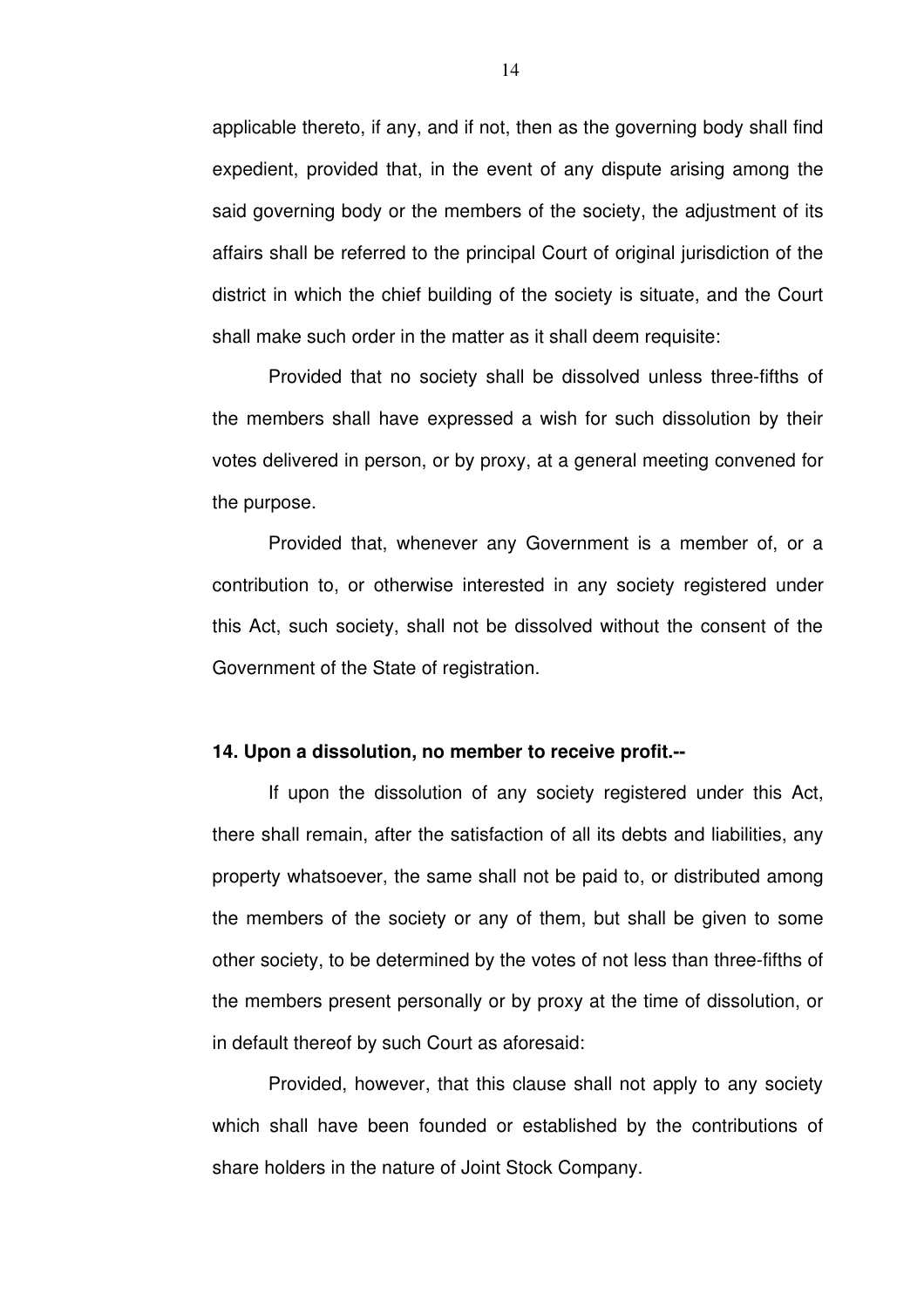Notwithstanding anything contained in section 14 of the Societies Registration Act, 1860, hereinafter called "the said Act", it shall be lawful for the members of any society dissolved under Section 13 of the said Act to determine by a majority of votes of the members present personally or by proxy at the time of dissolution of such society that any property whatsoever remaining after the satisfaction of all its debts and liabilities shall be given to Government to be utilized for any of the purposes referred to in section I of the said Act. (Inserted by Bom. II of 1912.)

# **15. Member defined: Disqualified members.**

For the purposes of this Act a member of society shall be a person who having been admitted therein according to the rules and regulations thereof, shall have paid a subscription, or shall have signed the roll or list of members thereof, and shall not have resigned in accordance with such rules and regulations; Disqualified members, but in all proceedings under this Act no person shall be entitled to vote or be counted as a member whose subscription at the time shall have been in arrear for a period exceeding three months.

#### **16. Government body defined.**

The governing body of the society shall be the governors, council, directors, committee, trustees or other body to whom by the rules and regulations of the society the management of its affairs is entrusted.

# **17. Registration of societies formed before Act.—**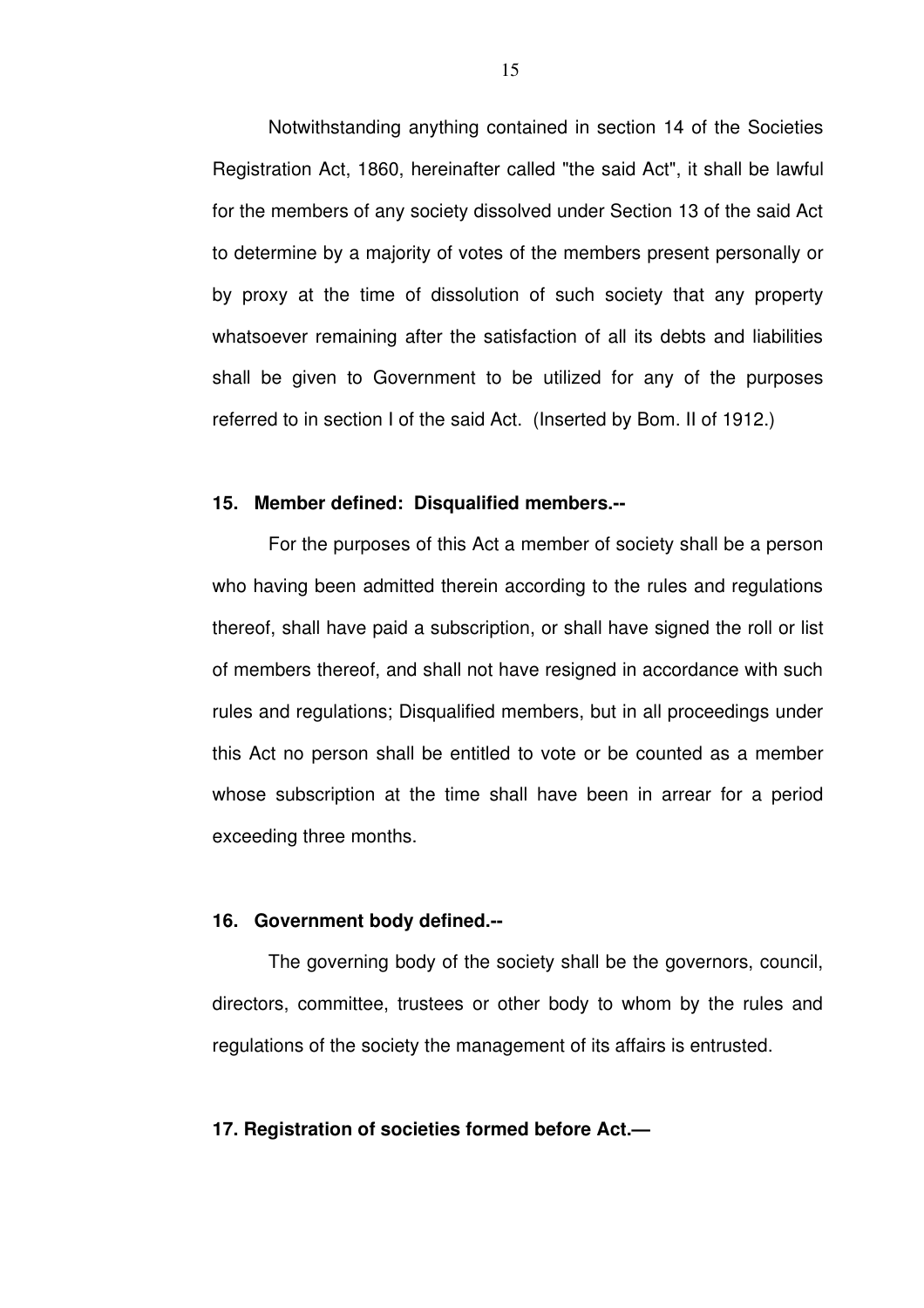Any company or society established for a literary, scientific or charitable purpose and registered under Act 43 of 1850 or any such society established and constituted previously to the commencement of this Act in the relevant part of the State but not registered under Act 43 of 1850 or any law for registration of societies or companies in force immediately before such commencement, as the case may be, may at any time hereafter be registered as a society under this Act; subject to the proviso that no such company or society shall be registered under this Act unless an assent to its being so registered has been given by three fifths of the member present personally, or by proxy, at some general meeting convened for that purpose by the governing body.

In the case of a company or society registered under Act 43 of 1850, the directors shall be deemed to be such governing body.

In the case of a society not so registered, if no such body shall have been constituted on the establishment of the society, it shall be competent for the members thereof, upon due notice, to create for itself governing body to act for the society henceforth.

#### **18. Such societies to file memorandum, etc., with Registrar.**

In order to any such society as is mentioned in the last preceding section obtaining registry under this Act, it shall be sufficient that the governing body file with the Registrar a memorandum showing the name of the society, the objects of the society and the names, addresses and occupations of the governing body, together with a copy of the rules and regulations of the society certified as provided in section 2, and a copy of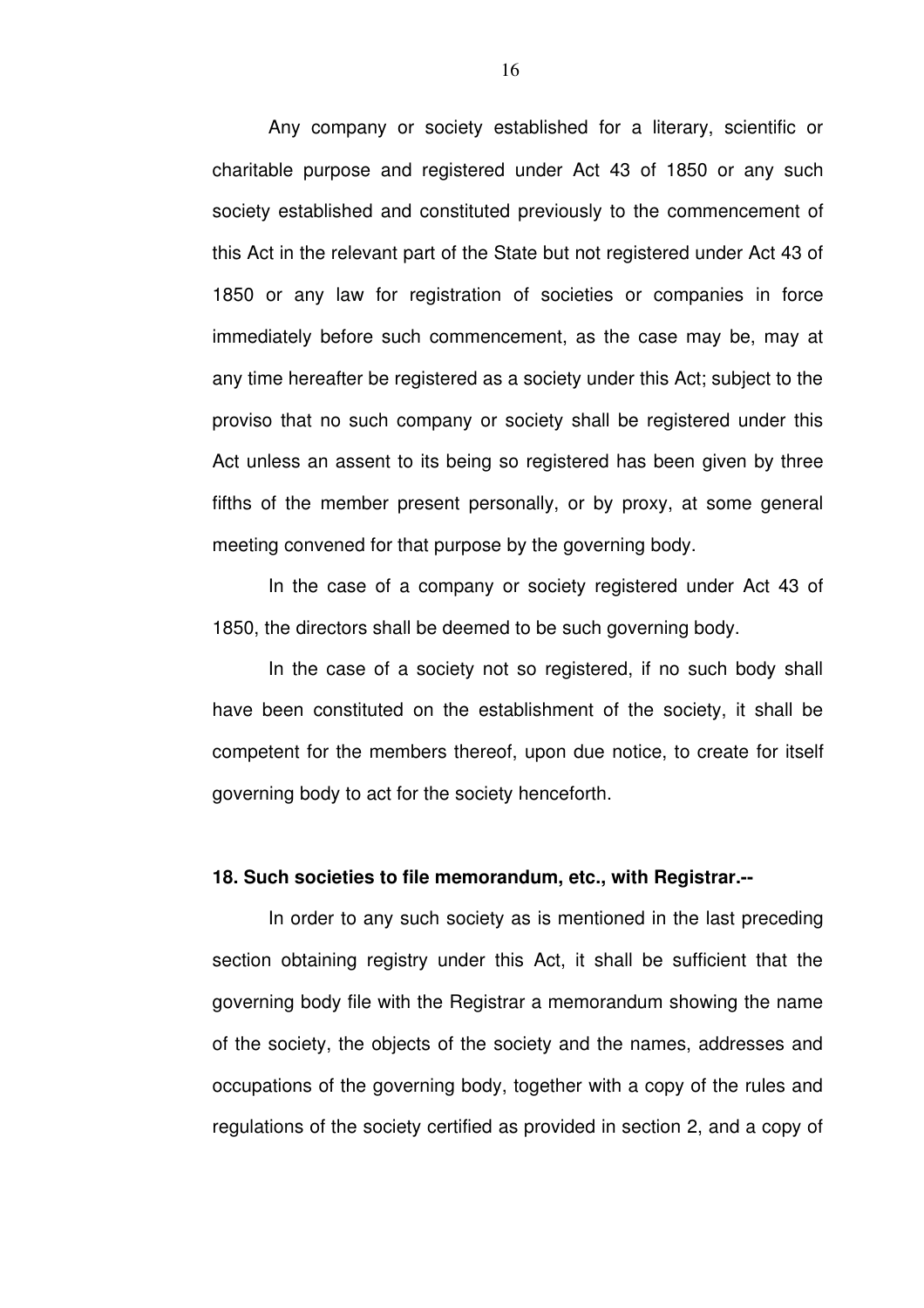the report of the proceedings of the general meeting at which the registration was resolved on.

### **19. Inspection of documents, certified copies.**

Except as otherwise provided in section 4A, any person may inspect all document filed with the Registrar under this Act on payment of a fee of one rupee for each inspection; or may require the Registrar to give him a certified copy or extract of any document or any part thereof on payment of such fee as the State Government or any officer authorized by it may, by notification in the Official Gazette, fix in that behalf; and such certified copy shall be prima-facie evidence of the matters therein contained in all legal proceedings whatever.

# **20. To what societies Act applies.**

(1) The following societies may be registered under this Act :

Charitable societies, the military orphan funds or societies established for the promotion of science, literature, or the fine arts, for instruction, the diffusion of useful knowledge, the diffusion of political education, the foundation or maintenance of libraries or reading rooms for general use among the members or open to the public, or public museums and galleries of paintings and other works of art, collections of natural history, mechanical and philosophical inventions, instruments, or designs.

 $(2)$  Notwithstanding anything contained in sub-section  $(1)$ , any society, registered under the Public Societies Registration Act for any public or religious purpose and operating in the Hyderabad area of the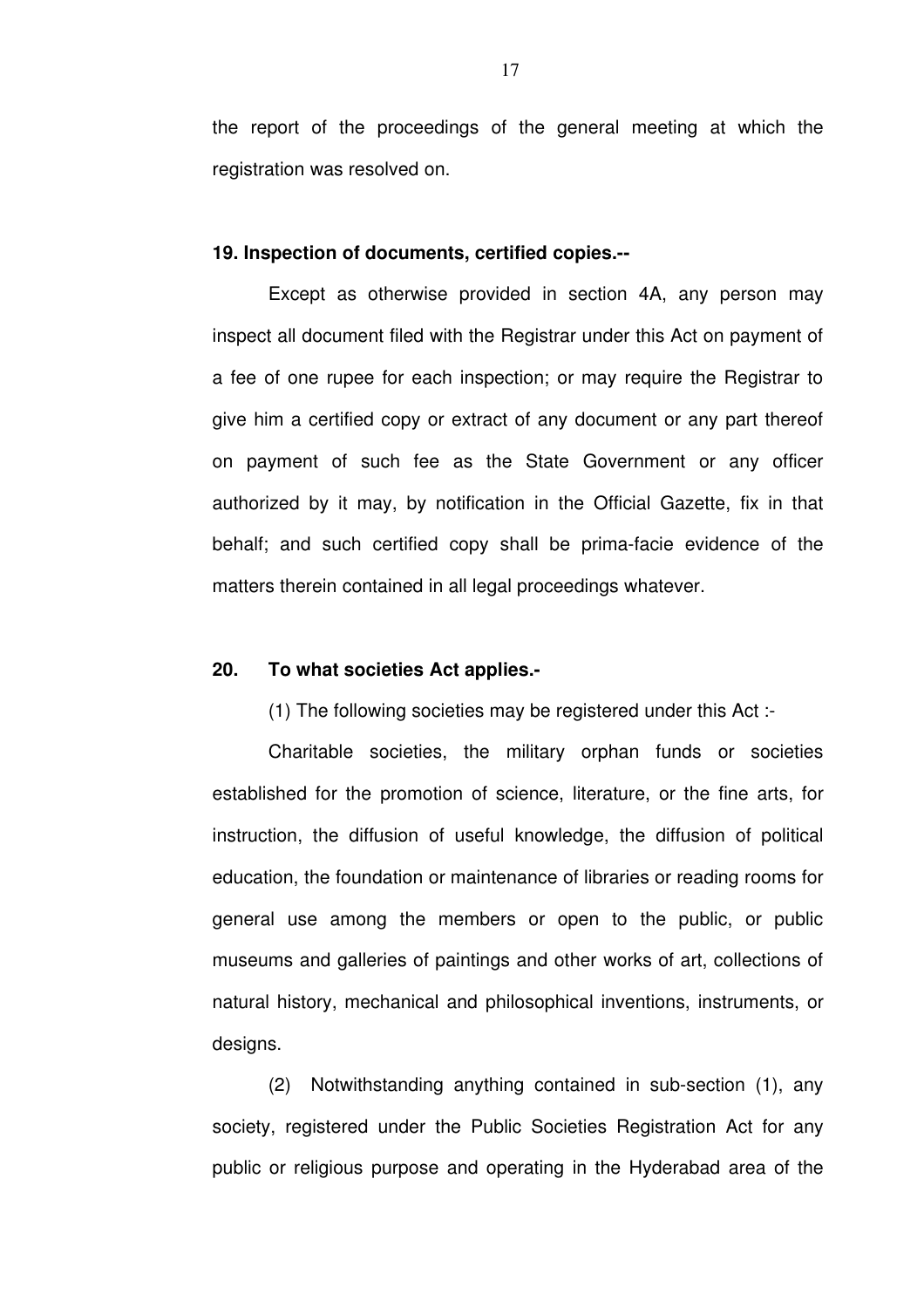State of Bombay at the commencement of the Societies Registration Bombay Extension and Amendment Act, 1958 (Bom. Act LXXVI of 1958 shall be deemed to be and continue to be registered under this Act.

#### **20A. Definition of Special society.**

For the purposes of this Act, 'a special society' means a society formed, for the purposes of the Maharashtra Educational Institutions Transfer of Management Act, 1971.

## **20B, Power to modify Act in relation to special societies.—**

(1) The State Government may, by notification in the Official Gazette direct that any of the provisions of this Act specified in the notification :

(a) shall not apply to a Special Society; or

(b) shall apply to the Special Society, with such exception, modifications and adaptations as may be specified in the notification.

(2) A copy of every notification proposed to be issued under subsection (1) shall be laid in draft before both the Houses of the Legislature of the State for a period of not less than thirty days while they are in session, and if within that period either House disapprove of the issue of the notification, or approves of such issue only with modifications, the notification shall not be issued or, as the case may require, shall be issued only with such modification as may be agreed on by both the Houses.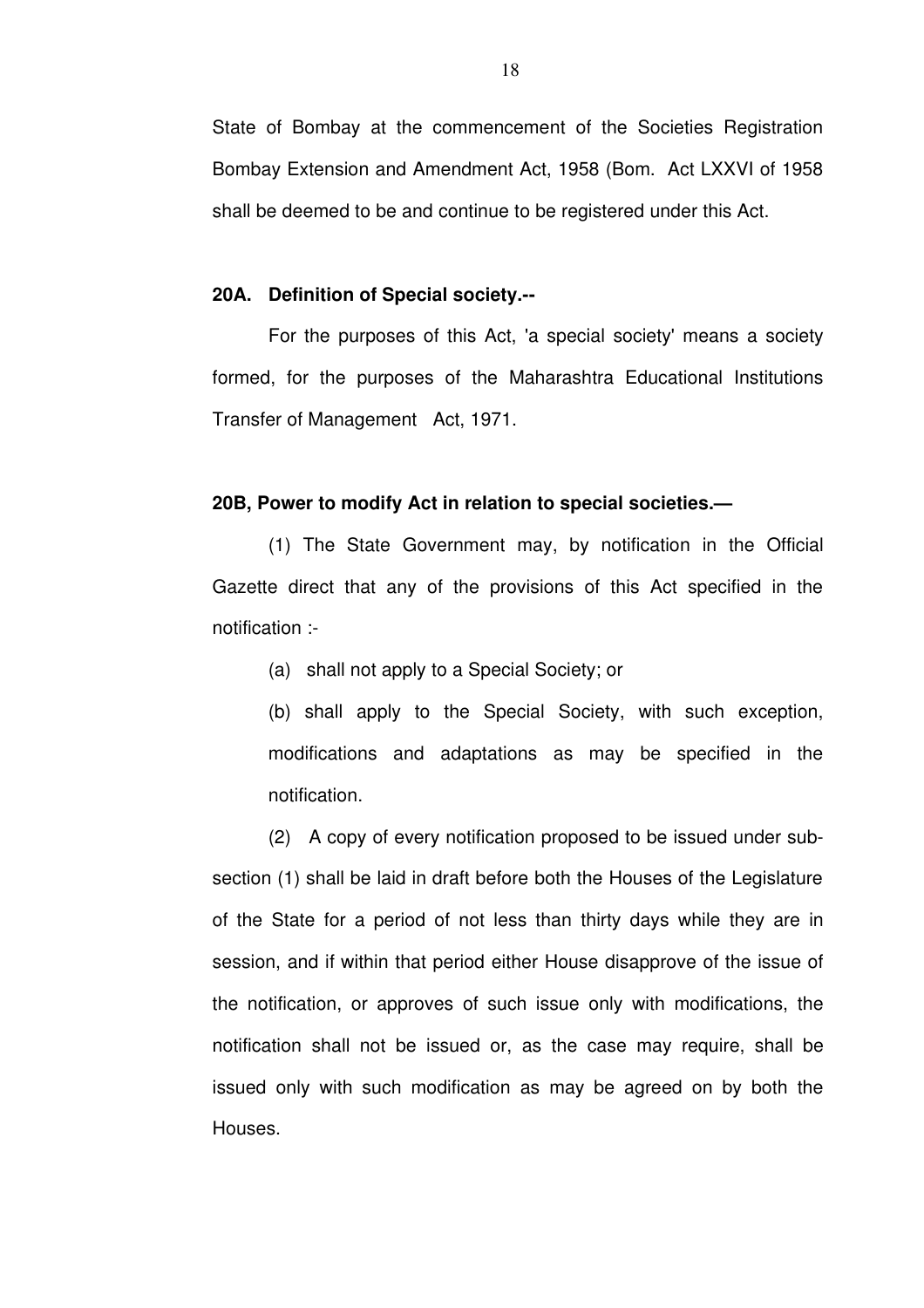**21. Pending proceedings and Construction of references to Registrar of Companies in instruments issued or made before 1st May, 1957 in Kutch Madhye Pradesh, or Saurashtra area of Bombay State.—**

(1) All proceedings under this Act, in its application to the Kutch, Madhya Pradesh and Saurashtra areas of the State Bombay, pending before the Registrar of Companies, immediately before the 1st day of May, 1957, shall stand transferred to the Registrar of Societies and any such proceeding shall be continued and disposed off by such Registrar, as if it had been originally instituted before him under this Act.

(2) In all certificates of registration and in all rules or bye-laws of societies and in other instruments issued or made under this Act before the 1st day of May, 1957, references to the Registrar of Joint Stock Companies shall be deemed to be and be construed as references to the Registrar of Societies.

## **22. Rules.—**

(1) The State Government may, subject to the conditions of previous publication, make rules for carrying out the purpose of this Act.

(2) Every rule made under this section shall be laid as soon as may be after it is made, before each House of the State Legislature while it is in session for a total period of thirty days, which may be comprised in one session or in two successive session, and if, before the expiry of the session in which it is so laid or the session immediately following, both Houses agree, in making any modification in the rule or both houses agree, that the rule should not be made, the rule shall from the date of